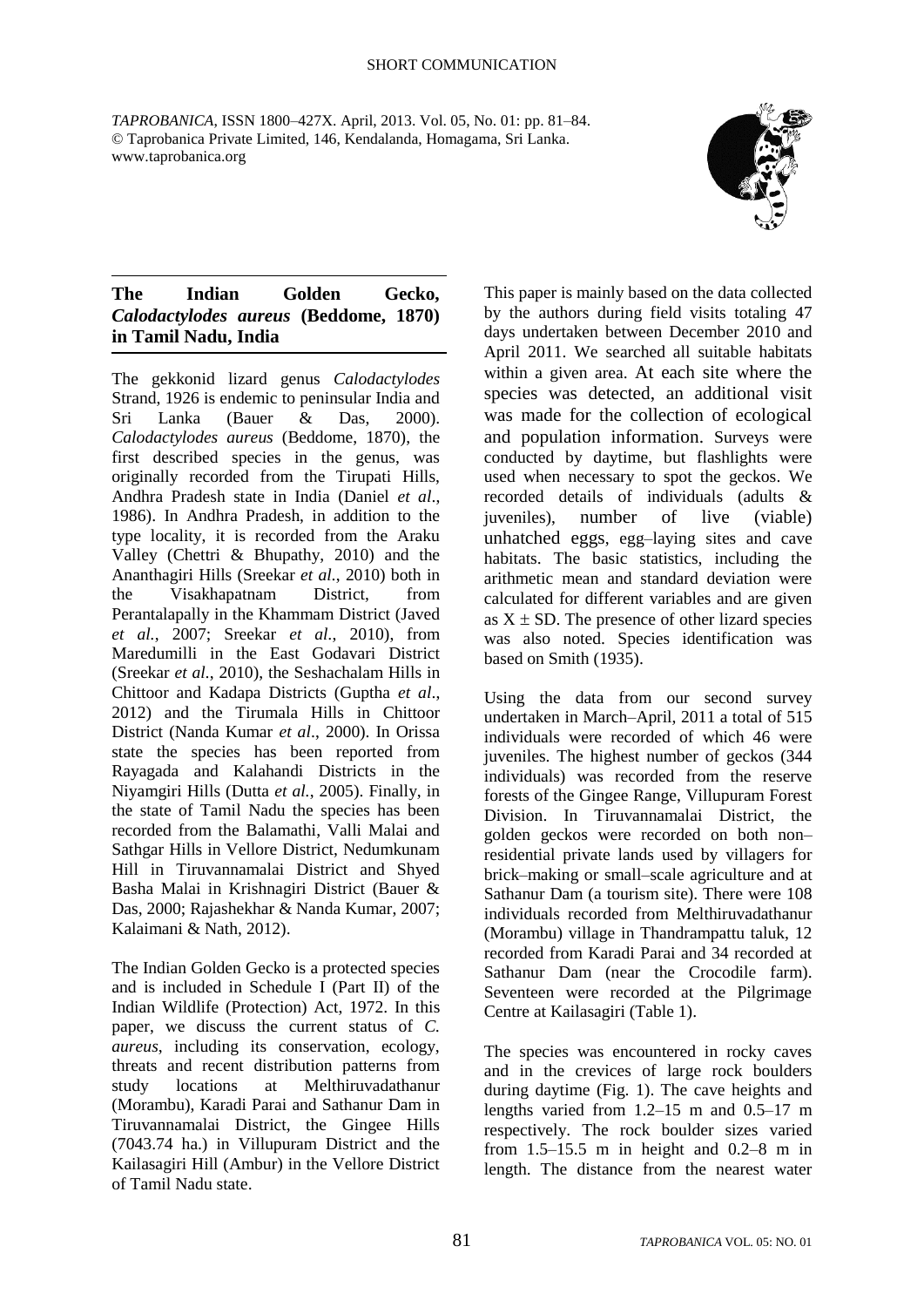source varied between 0.5–125 m with 63% of sites within a 30–m distance. The geckos were encountered at an elevation range of 104–476 msl with 70 % of them at an elevation of less than 200 msl.



**Figure 1:** An adult *Calodactylodes aureus* at Siruvadi Reserve Forest, Gingee Range, Tamil Nadu.

A total of 242 egg deposition sites with hatched or unhatched eggs were found (Fig. 2). All surveyed caves and crevices where this species was detected had at least two egg deposition sites and the number of egg deposition sites varied from 2–30 at each site. The number of eggs in a cluster varied from 2 to 250+ in an egg deposition site. Eleven unhatched egg clusters, a total of 42 unhatched but viable eggs were observed during the study period. The eggs were found during both surveys, starting from December 2010 to April 2011. The number of unhatched but viable eggs in each cluster varied from 2–8 eggs. The size of the eggs ranged from 0.8 to 1.3 cm in diameter. The distance between the surface of the substratum (i.e., caves, crevices and boulders) and egg deposition sites ranged from 0.2 to 4.2 m, and 31% of deposition sites recorded were within one meter distance from the surface of the substratum. The sites where the eggs were attached to the roof of caves were 2.12±1.26 m above the ground level, while in the crevices, eggs clusters were 0.87±0.53 m above the ground level. The golden geckos were mostly (71.1%) found to lay eggs attached on the horizontal roof of caves and rock boulders with 28.9% of eggs laid on vertical rock surfaces.

Sympatric reptiles observed during the study included *Psammophilus dorsalis*, *Hemidactylus*  sp*.*, *Hemidactylus triedrus*, *Eutropis carinata* and *Lygosoma* cf. *punctatus*. Among these, *P. dorsalis* was more frequent than the others.

The present study confirms the presence of good breeding populations of *Calodactylodes aureus* in the Gingee, Sathanur Dam and Melthiruvadathanur (Morambu) areas of Tamil Nadu. The geckos were found in both vertical and horizontal crevices in the rocks and caves (Fig. 3). The temperature in these microhabitats was slightly less and the humidity higher than rocky surface areas as also reported by Rajashekhar & Nanda Kumar (2007). Comparatively large numbers of geckos were spotted in the caves where the moisture content was high and there was seepage of water from the rocks. Even though *Calodactylodes aureus* is distributed up to 1000 m a.s.l. in Andhra Pradesh and Orissa (Chettri & Bhupathy, 2010) we found all at low elevation except at Kailsagiri where the geckos were recorded at an elevation between 355–476 m a.s.l. The habitat characteristic of *Calodactylodes aureus* is very similar to the habitat of the Sri Lankan species, *Calodactylodes illingworthorum,*  which is also found to occur between circa 125 to 800 m a.s.l, mostly in granite rock caves (Karunarathna & Amarasinghe, 2011).



**Figure 2:** Communal egg deposition sites at a rocky cave in Muttakadu Reserve Forest, Gingee Range.



**Figure 3:** A habitat of *Calodactylodes aureus*, Cave temple of Alaiyathi Amman at Siruvadi Reserve Forest, Gingee Range, Tamil Nadu.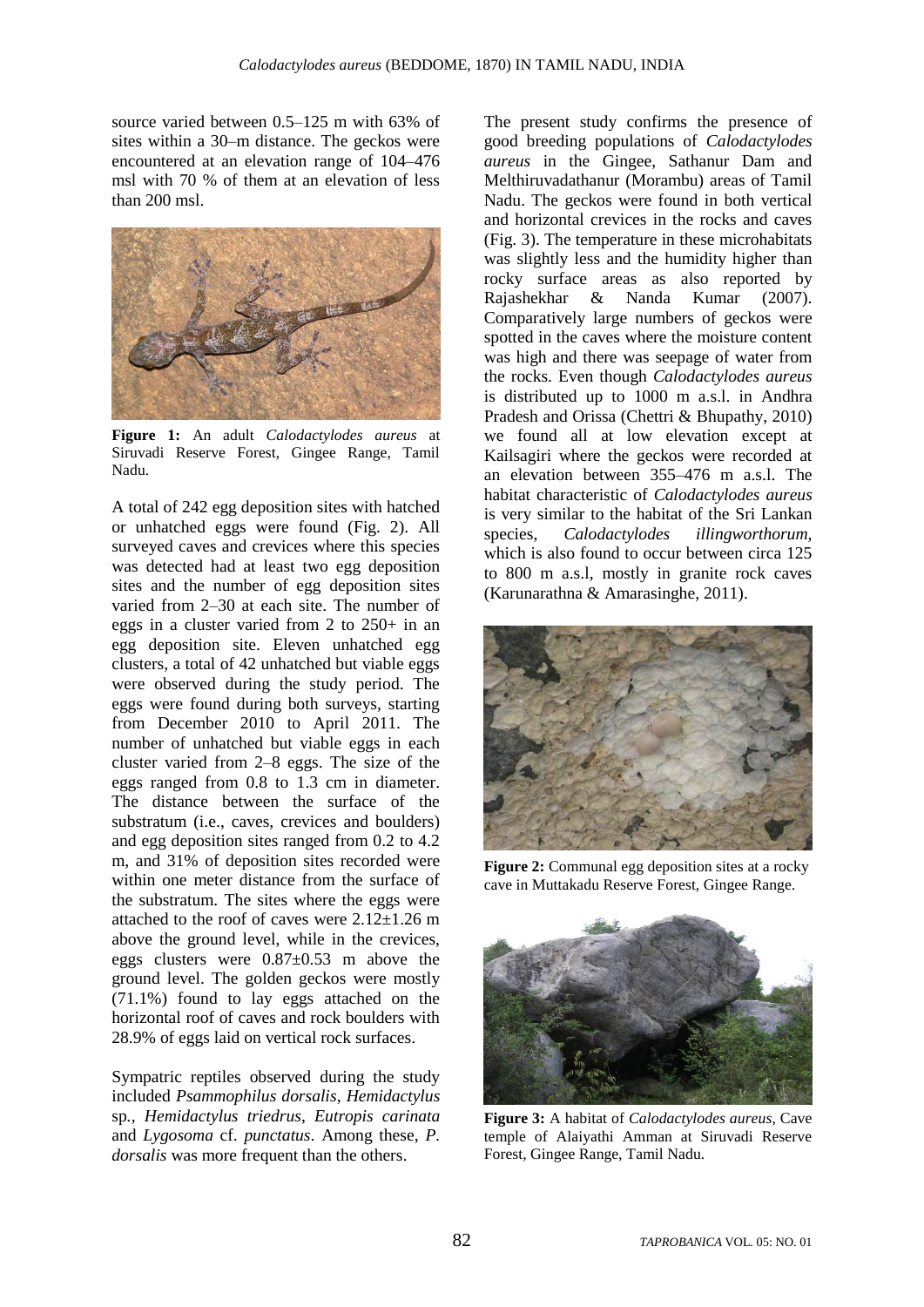According to Sreekar *et al.* (2010) this gecko prefers rocky areas with deep stream valleys. We also found that water is one of the essential aspects for choosing sites to live, as 63% of sites recorded were within 30–m distance of a water source. This may be related to prey abundance. Sreekar *et al.* (2010) reported that the gecko mainly feeds on insects and spiders.

The gecko has been reported to lay eggs in communal egg deposition sites on rocky surfaces (Bauer & Das, 2000; Javed *et al.,*  2007)*.* In our study the eggs attached to the roofs of caves averaged more than two meters from the ground and the sites in which eggs were laid in crevices were less than one meter from the ground. This may be due to relatively lower predation pressure in crevices compared to the caves. Sreekar *et al.* (2010) found that sites that have eggs attached to roofs of caves averaging more than three meters from the ground and that sites in which eggs were laid in crevices had greater success relative to the eggs that were laid at a distance less than one meter from the ground. The gecko has been reported to lay eggs mostly on vertical rocks (Sreekar *et al.*, 2010) but we found that 71% of eggs were laid attached on the horizontal roof of caves and rock boulders. In a few sites eggs were laid at an older egg deposition site. Sreekar *et al.* (2010) found that viable eggs were only found during late June to September. In our study we noticed viable eggs between December 2010 and April 2011. This indicates that the egg

laying period may vary in different regions and can differ depending upon the climatic conditions, such as rainfall and humidity. In some places an unidentified species of sand wasp was found to make its nest on the previous egg marks of geckos.

We encountered the geckos in severely fragmented locations. A large number of individuals were recorded in the cave temples of Alaiyathi Amman, Duravapathy Amman, Durgai Amman and Pachai Amman in Siruvadi reserve forest of Gingee*.* With the exception of Melthiruvadathanur village and Kailasagiri Hill, the geckos were all spotted inside the reserve forests. At Melthiruvadathanur, the geckos were found on private land where the rock boulders were being blasted for stone quarrying.

The present study reveals that the distribution range of the Indian Golden Gecko is larger than previously known. This study adds new localities for this species at Gingee, Melthiruvadathanur village, Sathanur Dam and Kailasagiri Hill in Tamil Nadu. The species can be encountered in some other parts of Gingee and near Sathanur Dam. Due to undulating terrain and improper road networks we were not able to survey other places where the geckos may be found. Though commercial trade was considered as a major threat to this gecko (Molur & Walker, 1998), we did not come across any such instance.

| <b>District</b>       | Area                            | <b>Status of Area</b>      | No. of individuals |              |
|-----------------------|---------------------------------|----------------------------|--------------------|--------------|
|                       |                                 |                            | $1st$ survey       | $2nd$ survey |
| <b>Villupuram</b>     | Muttakadu                       | <b>Reserve Forest</b>      | 36                 | 110          |
|                       | Siruvadi                        | <b>Reserve Forest</b>      | 80                 | 119          |
|                       | Pakkamalai East                 | <b>Reserve Forest</b>      | 72                 | 115          |
| <b>Tiruvannamalai</b> | Sathanur Dam, Thenpennai River  | <b>Holiday Destination</b> | 10                 | 34           |
|                       | Melthirvadathanur,<br>(Morambu) | Private Land               | 44                 | 108          |
|                       | Karadi Parai                    | Private Land               | 4                  | 12           |
| Vellore               | Kailasagiri (Ambur)             | Pilgrimage Centre          | 20                 | 17           |

**Table 1:** *Calodactylodes aureus* observed in Tamil Nadu from December 2010 to April 2011

## **Acknowledgements**

We are thankful to Geethanjali (DFO, Villupuram), Annadhurai and all other staffs of Gingee Range in Tamil Nadu Forest Department. We thank my colleagues and the academic staff of Wildlife Biology Department

in A.V.C. College, Mannampandal. We are also thankful to Gokula Krishnan, Vinoth, Shek Dhavooth Ali, Valliyullah and Thiruvel for their various help during the time of survey. Finally we would like to thank John Rudge (UK) for editing the manuscript.